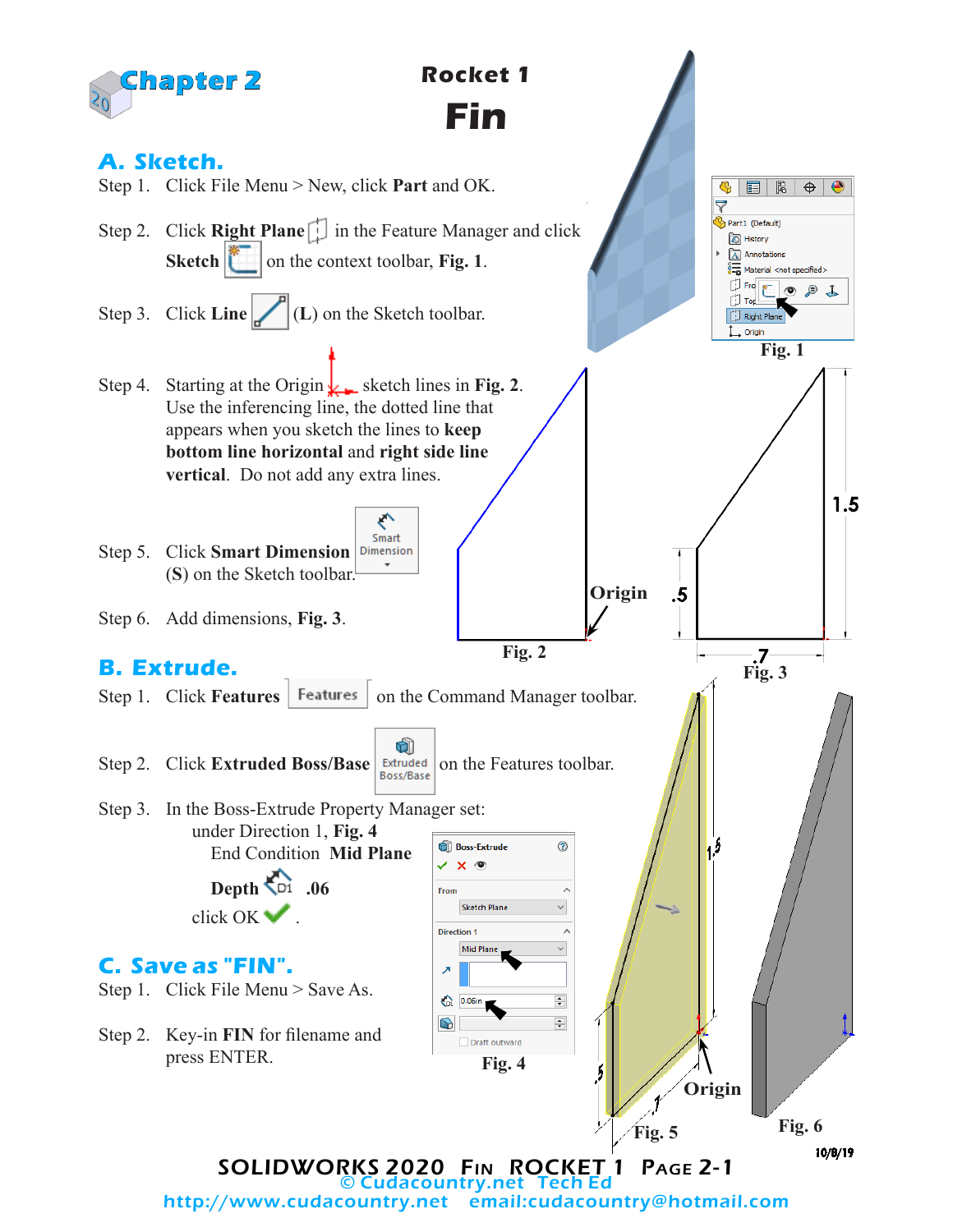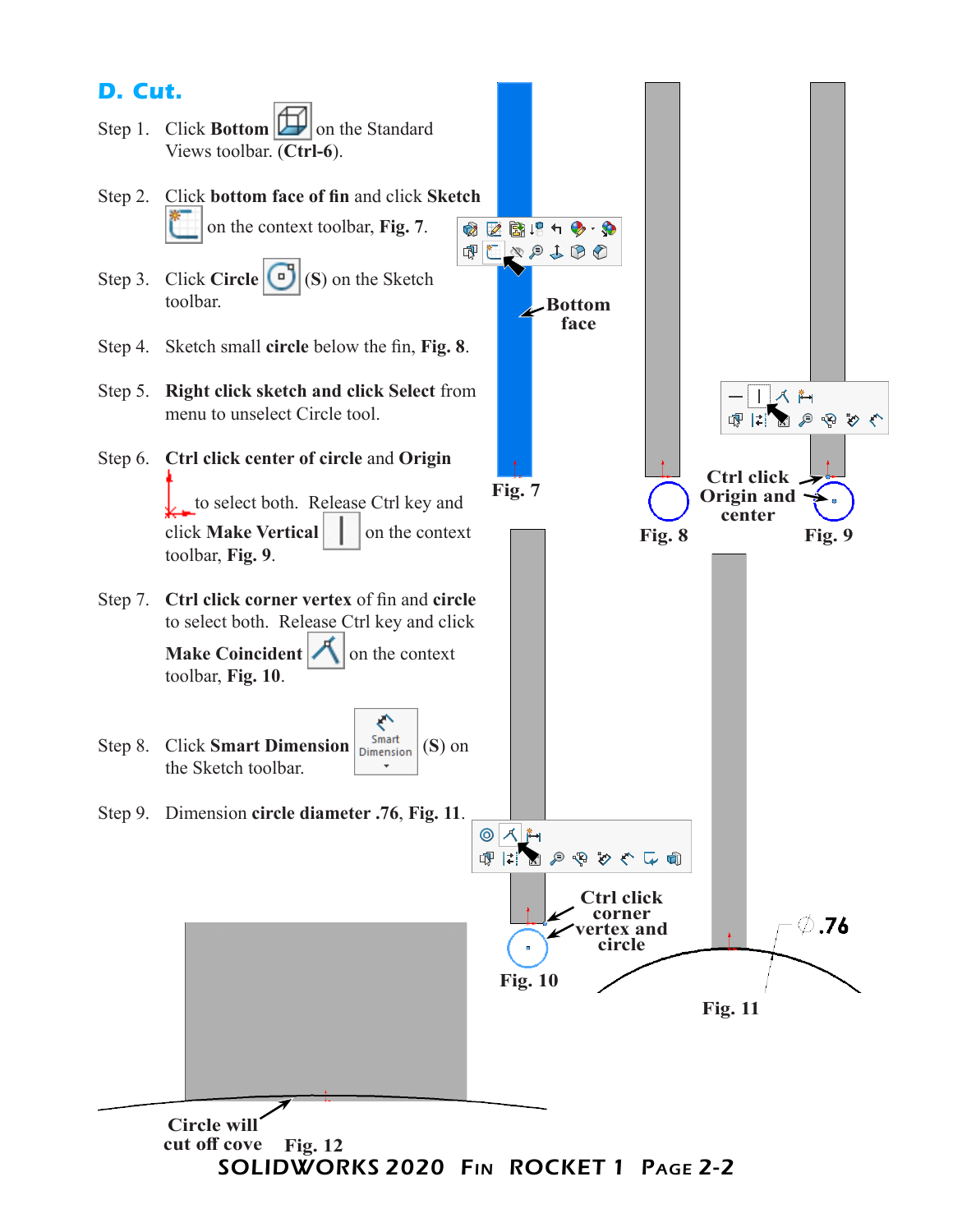

Step 1. **Tip:** You can crank up the image quality resolution setting resulting in more accurate curves but slower model rebuild-

> ing. Click **Options** on the Standard toolbar. Select **Document Properties tab** and **Image Quality**. Then, drag out slider, **Fig. 16**.

| Document Properties - Image Quality                                                                                                                                                                                                                                                                                                                |                                                                                                                                                      | ×                                                                                                                                                                                                                                                                                                                                                                                                                                                                        |  |  |  |
|----------------------------------------------------------------------------------------------------------------------------------------------------------------------------------------------------------------------------------------------------------------------------------------------------------------------------------------------------|------------------------------------------------------------------------------------------------------------------------------------------------------|--------------------------------------------------------------------------------------------------------------------------------------------------------------------------------------------------------------------------------------------------------------------------------------------------------------------------------------------------------------------------------------------------------------------------------------------------------------------------|--|--|--|
| <b>Document Properties</b><br><b>System Options</b>                                                                                                                                                                                                                                                                                                |                                                                                                                                                      | @ Search Options                                                                                                                                                                                                                                                                                                                                                                                                                                                         |  |  |  |
| <b>Drafting Standard</b><br>Annotations<br><b>E.</b> Dimensions<br><b>Virtual Sharps</b><br><b>E.</b> Tables<br>面 DimXpert<br>Detailing<br>Grid/Snap<br>Units<br><b>Model Display</b><br><b>Material Properties</b><br>Image Quality<br><b>Sheet Metal MBL</b><br><b>Sheet Metal</b><br><b>Weldments</b><br><b>Plane Display</b><br>Configurations | Low (faster)<br>Deviation:<br>0.00051123in<br>$\sqrt{}$ Save tessellation with part document<br>Low (faster)<br>Use pre-2009 tangent edge definition | Shaded and draft quality HLR/HLV resolution<br>High (slower)<br>the company of the company of<br>Optimize edge length (higher quality, but slower)<br>Apply to all referenced part documents<br>Wireframe and high quality HLR/HLV resolution<br>High (slower)<br>$\sqrt{}$ Precisely render overlapping geometry (higher quality, but slower)<br>Improve curve quality at higher settings<br>√Use isometric, zoom to fit view for document preview<br>Go To Performance |  |  |  |
| OK<br>Cancel<br>Help<br>ш.<br>$\blacksquare$                                                                                                                                                                                                                                                                                                       |                                                                                                                                                      |                                                                                                                                                                                                                                                                                                                                                                                                                                                                          |  |  |  |

**Fig. 16**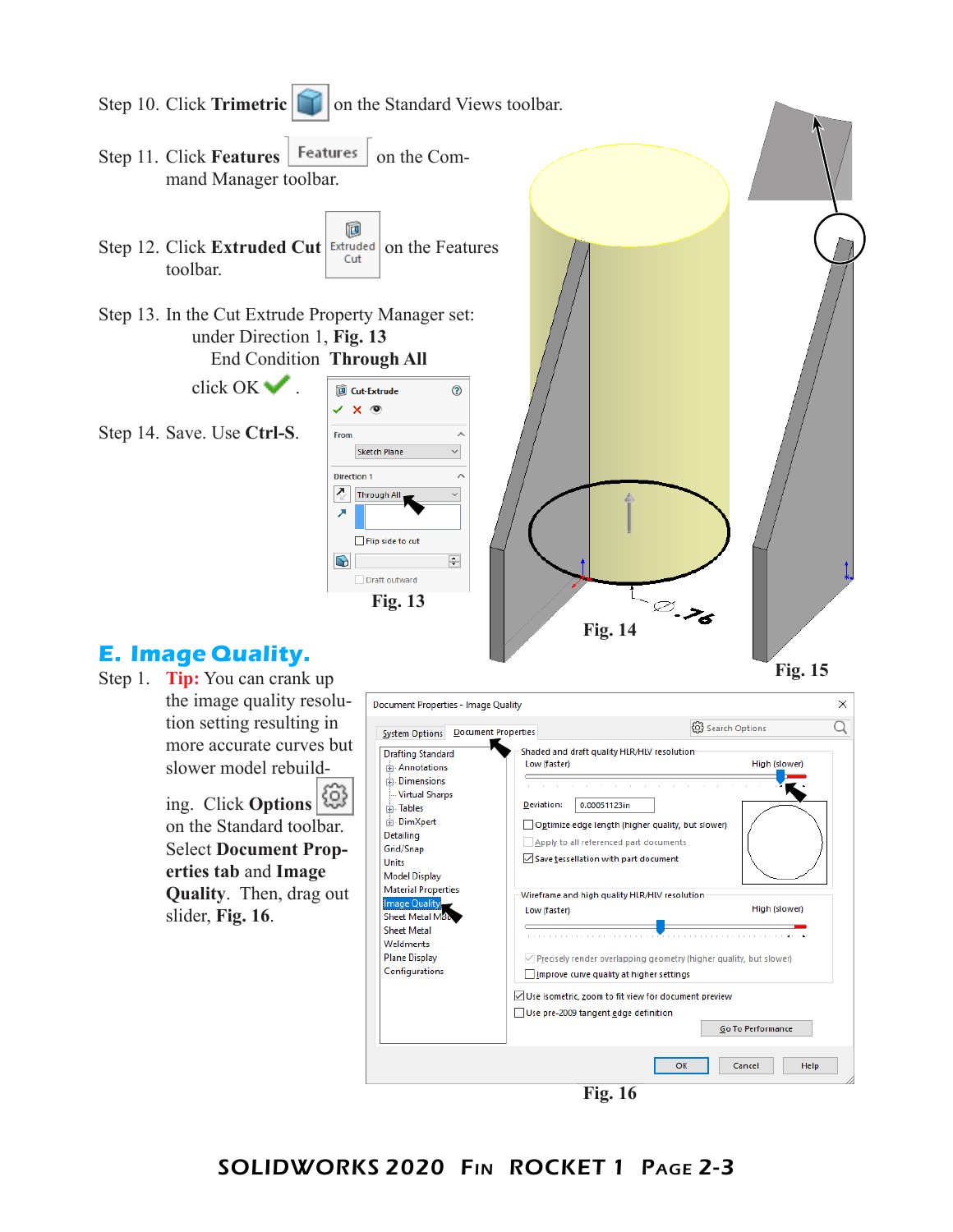## **F. Fillet Leading Edge.**

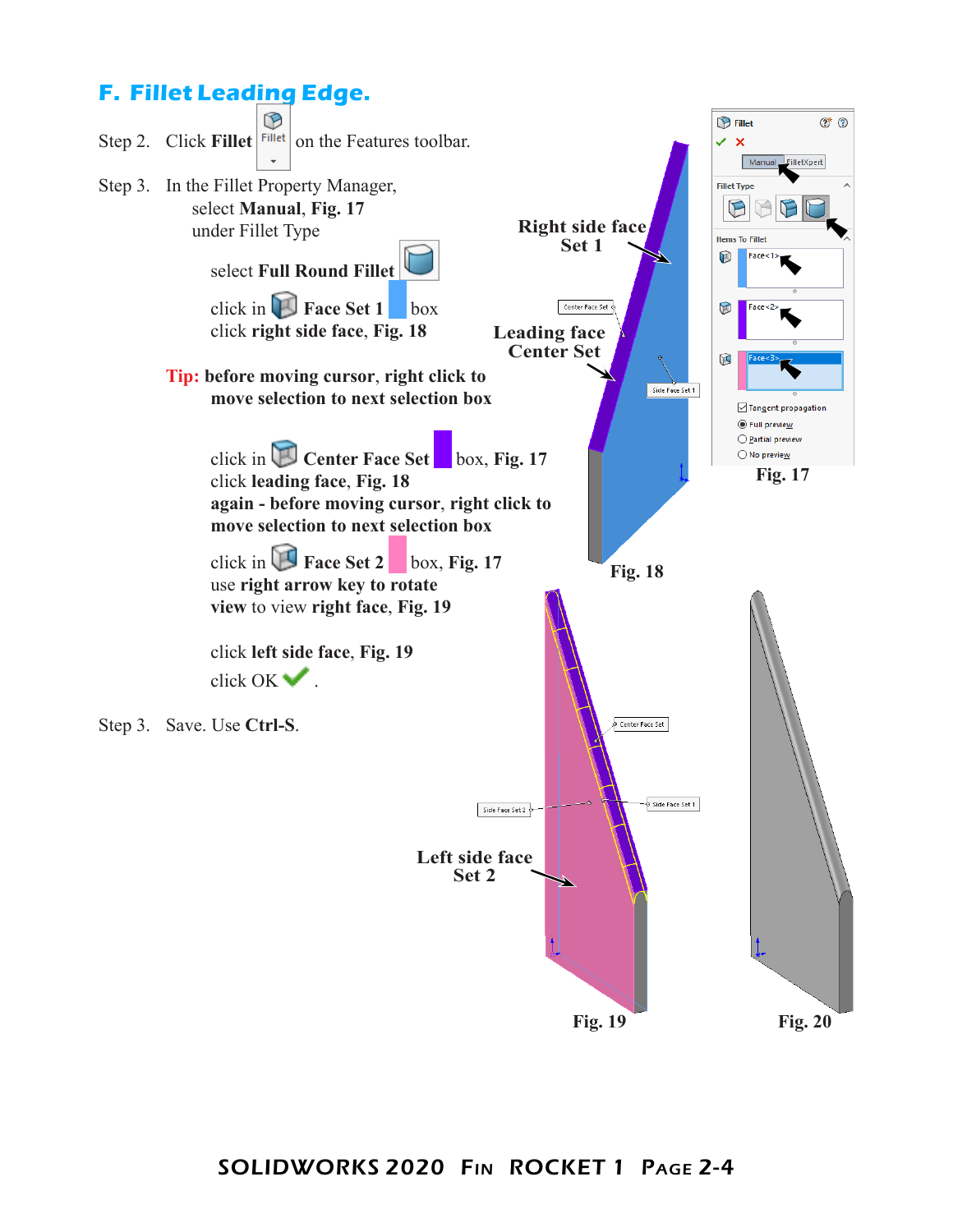**Tip:** We have 3 options to display the appearance.

1. If your graphics card is RealView compatible, use RealView  $\Box$  on the Standard Views toolbar.

**S SOLID**WORKS

Û

R

- 2. Use Preview Window in Render Tools.
- 3. Use Integrated Preview with Render Region.

Here we will use **Render Region** with **Integrated Preview**.

## **G. Enable Render Tools Toolbar.**

- Step 1. Click **Trimetric T** on the Standard Views toolbar.
- Step 2. To enable Render Tools toolbar, **right click Sketch** | Sketch | on the Command Manager toolbar and select **Tabs** > **Render Tools**, **Fig. 21**.
- Step 3. Click **Render Tools** | Render Tools | on the Command Manager toolbar.
- e Step 4. Click **Render Region** Render on the Render Tools toolbar.



 ${\sf File}$ Edit View

Swept Boss/Base

 $\label{eq:insert} \hspace{0.5cm} \textbf{Insert}$ 

向

Tools

G

Hole

PhotoView 360

 $\widehat{\mathbb{R}}$ 

Render Tools<br>SOLIDWORKS ANGLINE

**G** Sw

- Step 5. Adjust render region to fit around Fin, **Fig. 22**.
- Step 6. Click **Integrated Preview**  on the Render Tools toolbar, **Fig. 23**.

**Fig. 21**



SOLIDWORKS 2020 Fin ROCKET 1 Page 2-5